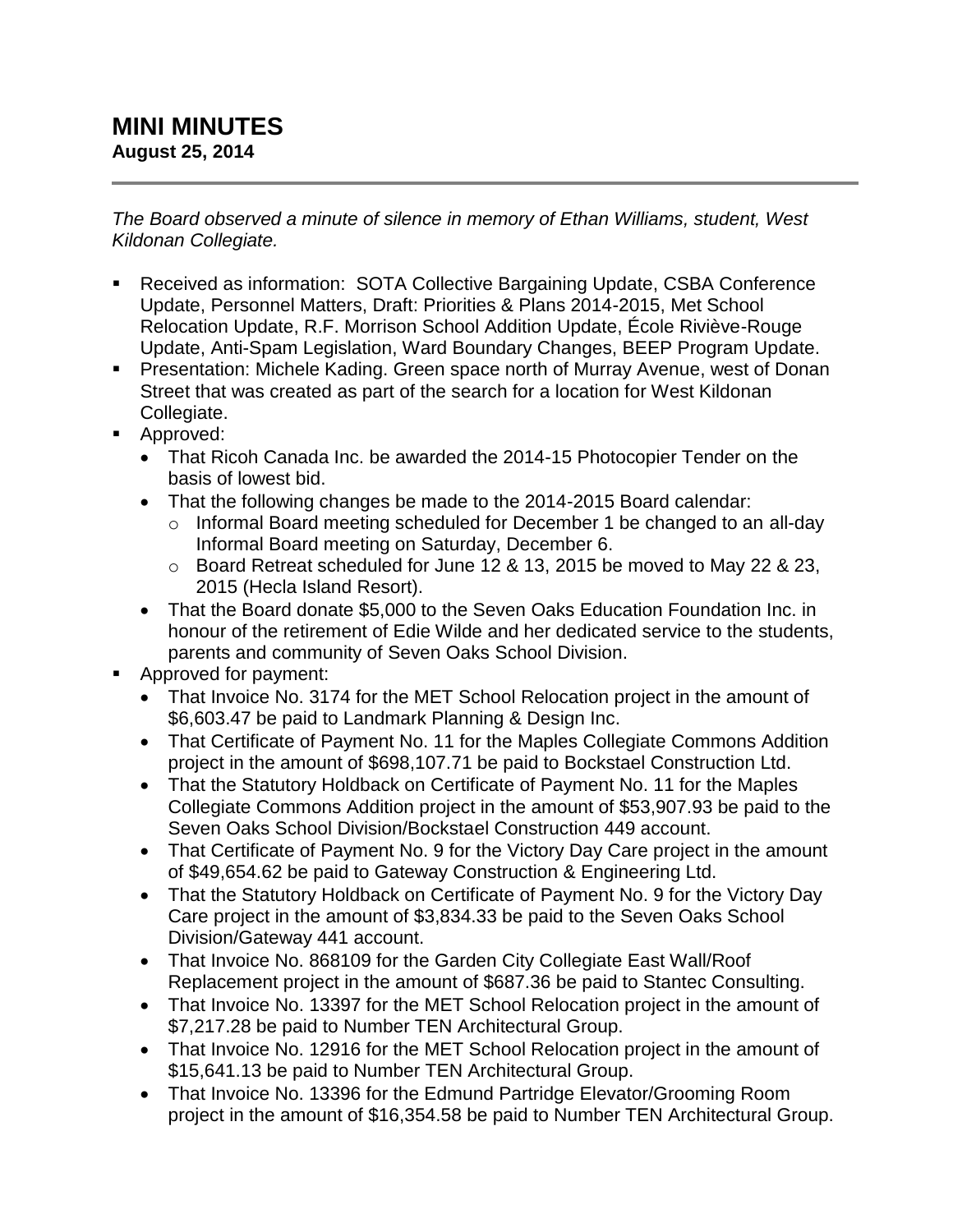- That Invoice No. 13395 for the Elwick Elevator/Grooming Room project in the amount of \$24,868.03 be paid to Number TEN Architectural Group.
- That Invoice No. 3193 for the MET School Relocation project in the amount of \$2,655.27 be paid to Landmark Planning & Design Inc.
- That Invoice No. 33002438 for the Garden City Collegiate East Wall/Roof Replacement project in the amount of \$2,368.37 be paid to Riley's Reproduction & Print.
- That Invoice No. 13372 for the Maples Collegiate Commons Addition project in the amount of \$5,880.40 be paid to Number TEN Architectural Group.
- That Invoice No. 4345 for the New Red River School project in the amount of \$112,378.26 be paid to Prairie Architects Inc.
- That Invoice No. 4337 for the New Amber Trails School project in the amount of \$15,265.33 be paid to Prairie Architects Inc.
- That Invoice No. 467 for the Elwick Elevator/Grooming Room Project in the amount of \$5,985.00 be paid to Prairie Elevator & Lift.
- That Invoice No. 5669 for the Victory Day Care project in the amount of \$804.47 be paid to MCM Architects Inc.
- That Certificate of Payment No. 10 for the Maples Collegiate Geothermal project in the amount of \$13,061.43 be paid to Loewen Mechanical Ltd.
- That the Statutory Holdback on Loewen Mechanical Ltd. Certificate of Payment No. 10 for the Maples Geothermal project in the amount of \$945.57 be paid to the Seven Oaks School Division/Loewen Mechanical 448 account.
- That the Statutory Holdback in the amount of \$99,357.70 plus taxes and accumulated interest in relation to the Maples Collegiate Geothermal project be paid to Loewen Mechanical Ltd., subject to the approval of the Board's solicitor.
- That Certificate of Payment No. 12 for the Maples Collegiate Commons Addition project in the amount of \$599,596.04 be paid to Bockstael Construction Ltd.
- That the Statutory Holdback on Certificate of Payment No. 12 for the Maples Collegiate Commons Addition project in the amount of \$46,300.85 be paid to the Seven Oaks School Division/Bockstael Construction 449 account.
- That Certificate of Payment No. 13 for the Maples Collegiate Commons Addition project in the amount of \$511,288.61 be paid to Bockstael Construction Ltd.
- That the Statutory Holdback on Certificate of Payment No. 13 for the Maples Collegiate Commons Addition project in the amount of \$39,481.75 be paid to the Seven Oaks School Division/Bockstael Construction 449 account.
- That Invoice No. 13478 for the Elwick Elevator/Grooming Room project in the amount of \$21,054.29 be paid to Number TEN Architectural Group.
- That Invoice No. 13479 for the Edmund Partridge Elevator/Grooming Room project in the amount of \$3,566.14 be paid to Number TEN Architectural Group.
- That Invoice No. 13481 for the Maples Collegiate Commons Addition project in the amount of \$5,739.21 be paid to Number TEN Architectural Group.
- That Invoice No. 13480 for the MET School Relocation project in the amount of \$1,229.73 be paid to Number TEN Architectural Group.
- That Invoice No. 4363 for the New Amber Trails School project in the amount of \$15,201.19 be paid to Prairie Architects Inc.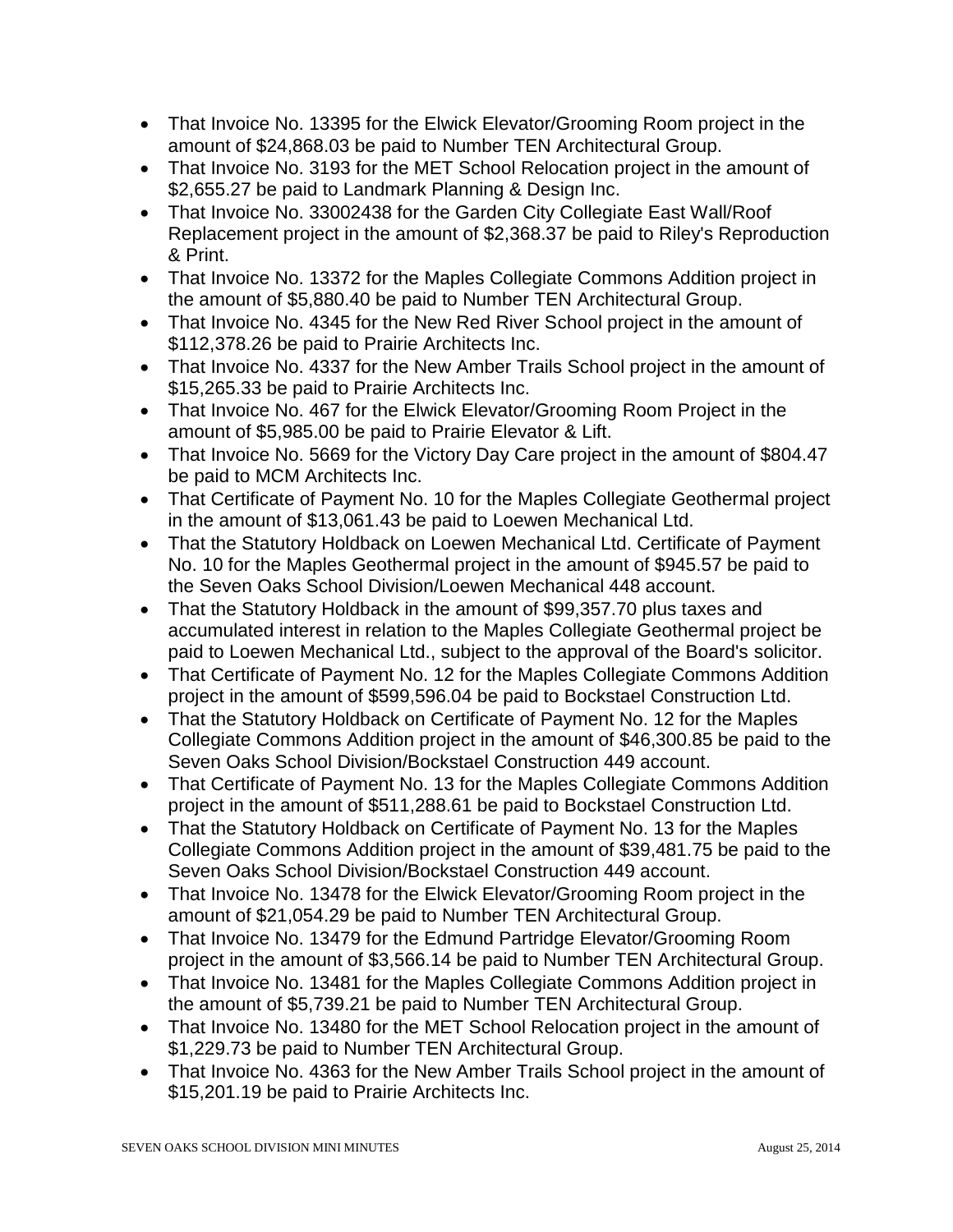- That Invoice No. 4366 for the New Red River School project in the amount of \$78,035.08 be paid to Prairie Architects Inc.
- That Certificate of Payment No. 10 for the Victory Day Care project in the amount of \$124,004.34 be paid to Gateway Construction & Engineering.
- That the Statutory Holdback on Certificate of Payment No. 10 for the Victory Day Care project in the amount of \$9,575.63 be paid to the Seven Oaks School Division/Gateway 441 Victory Day Care account.
- That Invoice No. 876629 for the Garden City Collegiate East Wall/Roof Replacement project in the amount of \$12,177.67 be paid to Stantec Consulting.
- That Invoice No. 504 for the new Amber Trails School project in the amount of \$1,391.25 be paid to QCA Building Envelope Ltd.
- That Invoice No. W-2014-140 for the new Amber Trails School Project in the amount of \$627.38 be paid to M. Block & Associates.
- That Invoice No. 32143 for the MET School Relocation project in the amount of \$1,359.75 be paid to Landmark Planning & Design Inc.
- That Invoice No. 5698 for the Victory Day Care project in the amount of \$1,775.75 be paid to MCM Architects Inc.
- Conference Reports:
	- Melanie Sharp, Teacher, H.C. Avery School. 2014 American Counseling Association, March 27 to 30, 2014 - Honolulu, Hawaii.
	- Norbert Raabe, Teacher, École Leila North Community School. International Technology and Engineering Educators Association 2014, March 27 to 29, 2014 - Orlando, Florida.
	- Pamela Bosiuk-Franklin, Teacher, Maples Collegiate. National Council of Teachers of Mathematics Annual Meeting and Exposition, April 9 to 12, 2014 - New Orleans, Louisiana.
	- Richard Lupu, Teacher, A.E. Wright School. National Council of Teachers of Mathematics Annual Meeting and Exposition, April 9 to 12, 2014 - New Orleans, Louisiana.
	- Scott Poworoznyk, Teacher, West Kildonan Collegiate. National Council of Teachers of Mathematics Annual Meeting and Exposition, April 9 to 12, 2014 - New Orleans, Louisiana.
	- Sheryl Wagner, Teacher, A.E. Wright School. Bridging the Hearts and Minds of Youth: Mindfulness in Clinical Practice, Education and Research, February 7 to 9, 2014 - San Diego, California.
	- Tanya Henry, Teacher, West Kildonan Collegiate. Broadway Teachers Workshop, July 8 to 10, 2013 - New York City, New York.
	- Mellissa Proctor, Teacher, Garden City Collegiate. Learning and The Brain, May 8 to 10, 2014 - New York City, New York.
	- Maria Mathwig, West St. Paul; Marika Hackbart W.K.C.; Carole McMillan, Elwick; Rita Globa, Riverbend. Bridging the Hearts and Minds of Youth: Mindfulness in Clinical Practice, Education and Research, February 7 to 9, 2014 - San Diego, California.
	- Marissa Gunn, Speech Pathologist, E.C.S.S. International Reading Conference, May 10 to 12, 2014 - New Orleans, Louisiana.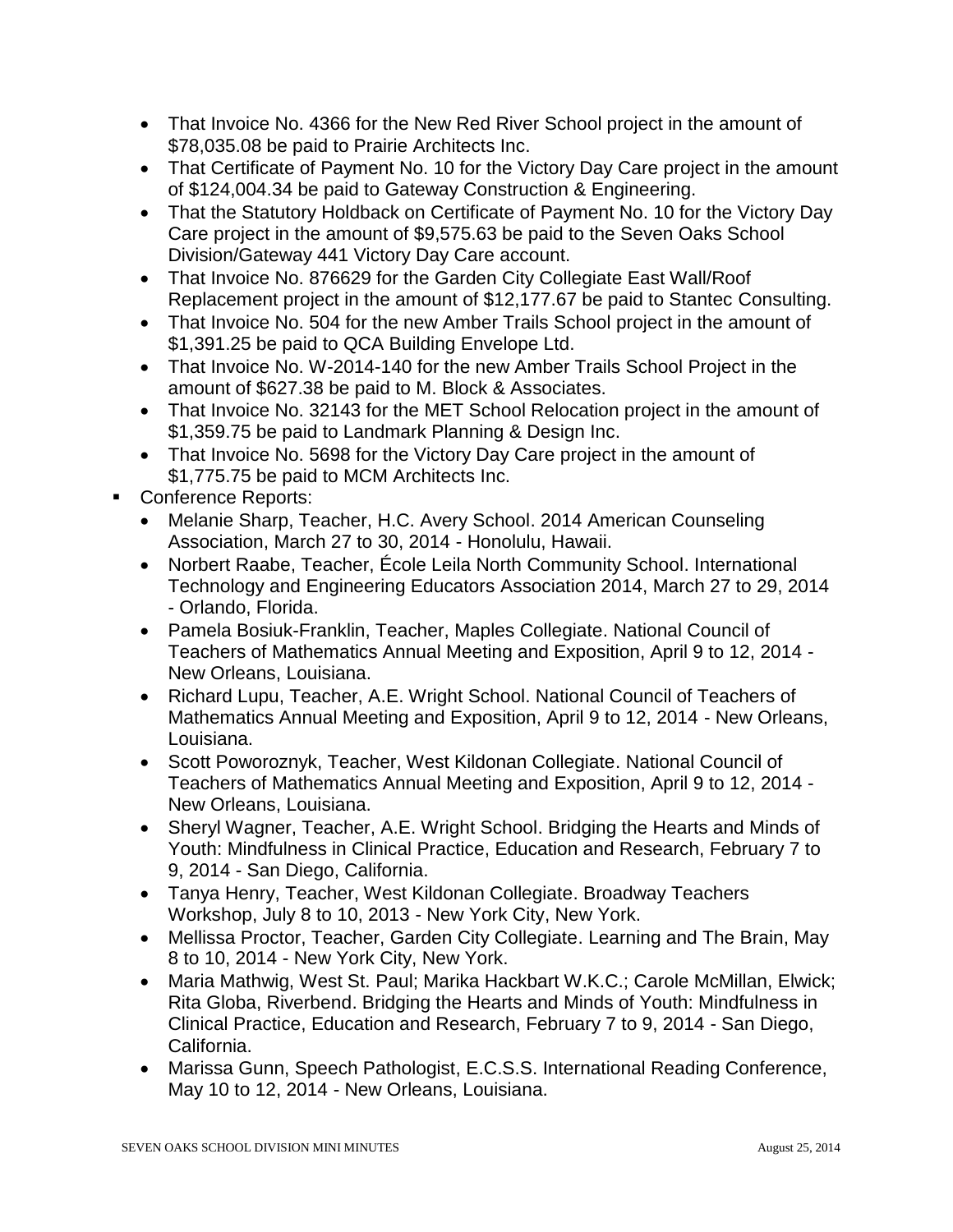- Michelle Reimer, Teacher, H.C. Avery School. American Counselling Association National Conference, March 27 to 30, 2014 - Oahu, Hawaii.
- Erin Risbey, Teacher, Elwick School. National Orff Conference 2014, April 10 to 13, 2014 - Halifax, Nova Scotia.
- Hannya Bryl-Klimenko, Teacher, R.F. Morrison School. National Ukrainian Teacher's Conference, May 4 to 6, 2012 - Toronto, Ontario.
- Heidi Reimer, Teacher, Garden City Collegiate. Council for Exceptional Children Conference, April 9 to 12, 2014 - Philadelphia, Pennsylvania.
- Jaime Carpenter, Teacher, West St. Paul School. Encounters with the Pedagogical Project of Reggio Emilia: Collaboration, Complexities and Connections, October 19 to October 20, 2012 - New Westminster, British Columbia.
- Jasmine Goyal, James Nisbet & Jeanette Mantolino, Belmont. ASCD, March 15 to 17, 2014 - Los Angeles, California.
- Jason Vanderhooft, Teacher, École Leila North Community School. International Technology and Engineering Educators Association 2014, March 27 to 29, 2014 - Orlando, Florida.
- Kristin Chartrand, Teacher, École Riverbend School. De mots et de craie, May 15 to 16, 2014 - Sherbrooke, Quebec.
- Lina Arruda & Judy Gravito Forbes, Teachers, Garden City Collegiate. American Counselling Association Conference & Expo, March 26 to 30, 2014 - Honolulu, Hawaii.
- Lucille Rodrigues-Braga, Speech Pathologist, E.C.S.S. Young Child Expo and Conference, April 23 to 25, 2014 - New York City, New York.
- Lynda Brethauer Venton, Teacher, Maples Collegiate. National Conference on LGBT Equality, January 30 to February 2, 2014 - Houston, Texas.
- Lori Wiebe, Teacher, O.V. Jewitt School. National Orff Conference, April 10 to 14, 2014 - Halifax, Nova Scotia.
- Alana Howden, Speech Pathologist, E.C.S.S. Young Child Expo and Conference, April 23 to 25, 2014 - New York City, New York.
- Andrea MacDonald, Social Worker, E.C.S.S. Young Child Expo and Conference, April 23 to 25, 2014 - New York City, New York.
- Anna Melizza, Teacher, Constable Finney School. Bridging the Hearts and Minds of Youth: Mindfulness in Clinical Practice, Educational Research, February 7 to 9, 2014 - San Diego, California.
- Andrea Misner, Teacher, Maples Collegiate. 2014 National Science Teachers Conference, April 3 to 6, 2014 - Boston, Massachusetts.
- Angela Rajfur, Psychologist, E.C.S.S. Global Health and Innovation Conference, April 12 to 13, 2014 - New Haven, Connecticut.
- Alan Romaniuk, Teacher, École Riverbend School. National Council of Teachers of Mathematics, October 23 to 25, 2014 - Las Vegas, Nevada.
- Barbara Di Curzio, Teacher, Maples Collegiate. National Math Conference, April 9 to 12, 2014 - New Orleans, Louisiana.
- Bernadine Thompson, Teacher, Elwick Community School. Hawaii International Conference for Educators, January 5 to 8, 2014 - Honolulu, Hawaii.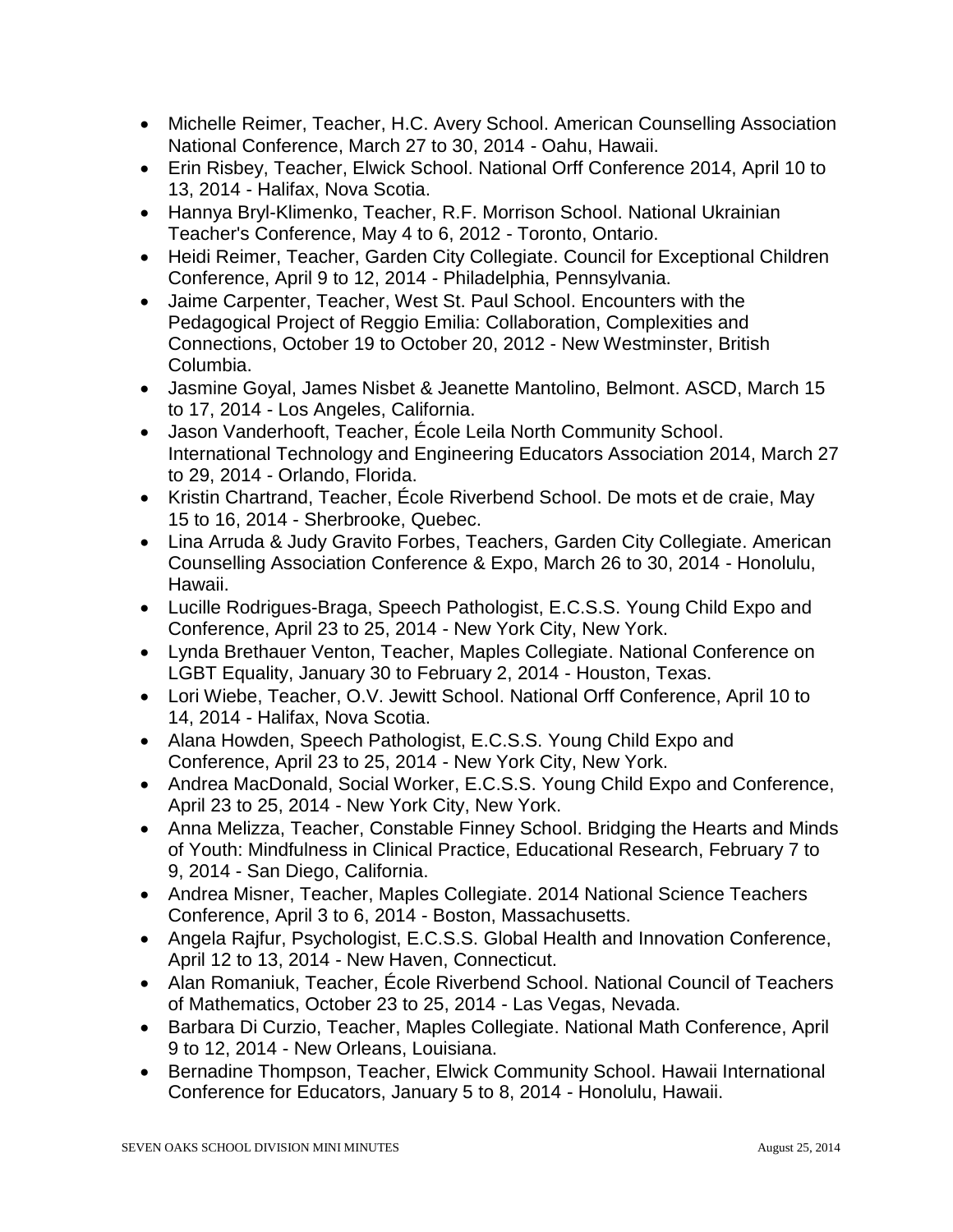- Cheryl Thorlakson, Psychologist, E.C.S.S. Young Child Expo and Conference, April 23 to 25, 2014 - New York City, New York.
- Chantal Wiebe, Psychologist, E.C.S.S. Unite for Sight Global Health and Innovation Conference, April 12 to 13, 2014 - New Haven, Connecticut.
- Melissa Delaronde, Vice-Principal, Victory School. ASCD Conference: Every Learner Someday is Now, March 14 to 17, 2014 - Los Angeles, California.
- Kim Kovacs, Principal, École Riverbend School. CAP 2014 Conference, May 6 to 9, 2014 - Halifax, Nova Scotia.
- Correspondence:
	- Kerri Irvin-Ross, Minister of Family Services & James Allum, Minister of Education. 2014-2015 Child Care Proposals.
	- Keith Thomas, Risk Manager, Manitoba School Boards Association. Student Accident Insurance.
	- MacLean's Magazine Article: Second-Class Children. Aboriginal youth face a fate that should horrify Canadians. Why the obvious fix - education - remains so far out of reach.
	- Andrea Lawson, Project Leader, Manitoba Education and Advanced Learning. Maples Collegiate Science Lab Renovation-Phase II.
	- Helen Robinson-Sette, Manitoba Education and Advanced Learning. Building Student Success with Aboriginal Parents (BSSAP) 2013-14 Reporting & 2014-15 Funding Allocations.
	- Kyle Blaquiere, Public Schools Finance Board. Garden City Collegiate 3 Storey East Wing Exterior Wall Replacement.
	- Andrea Lawson, Public Schools Finance Board. Maples Collegiate Elevator Design Authority.
	- MASBO Members' Professional Development Day. Leadership and Management, November 26, 2014 - Registration open to all education partners.
	- Quebec English School Boards Association. Marcus Tabachnick, Executive Director, effective July 1, 2014.
	- Floyd Martens, President, Manitoba School Boards Association. Thank you letter to the Honourable James Allum, Deputy Minister Gerald Farthing and Special Assistant Tim Johnson for meeting with the MSBA Executive.
	- Carolyn Duhamel, MSBA and Ken Klassen, MASS. Province-wide study to explore the policies and practices that Manitoba schools and school divisions are employing to address inequity among students and families in their communities.
	- Floyd Martens, Manitoba School Boards Association. Manitoba School Boards Association Services and Revenue Strategies.
	- Floyd Martens, President, Manitoba School Boards Association. Congratulatory letter to George Heshka, Principal, Sisler High School recipient of the C21 Canada, Shifting Minds National Award - innovator in education technology.
	- Brent Olynyk, Chief Administrative Officer, West St. Paul. Letter to Steve Medwick and Garden City Collegiate commending the Garden City team.
	- James Allum, Minister of Education. Margaret Park School recipient of a Manitoba Scientists in the Classroom Grant for 2014-2015.
	- James Allum, Minister of Education. Approval of the Balanced School Day for École Riverbend School.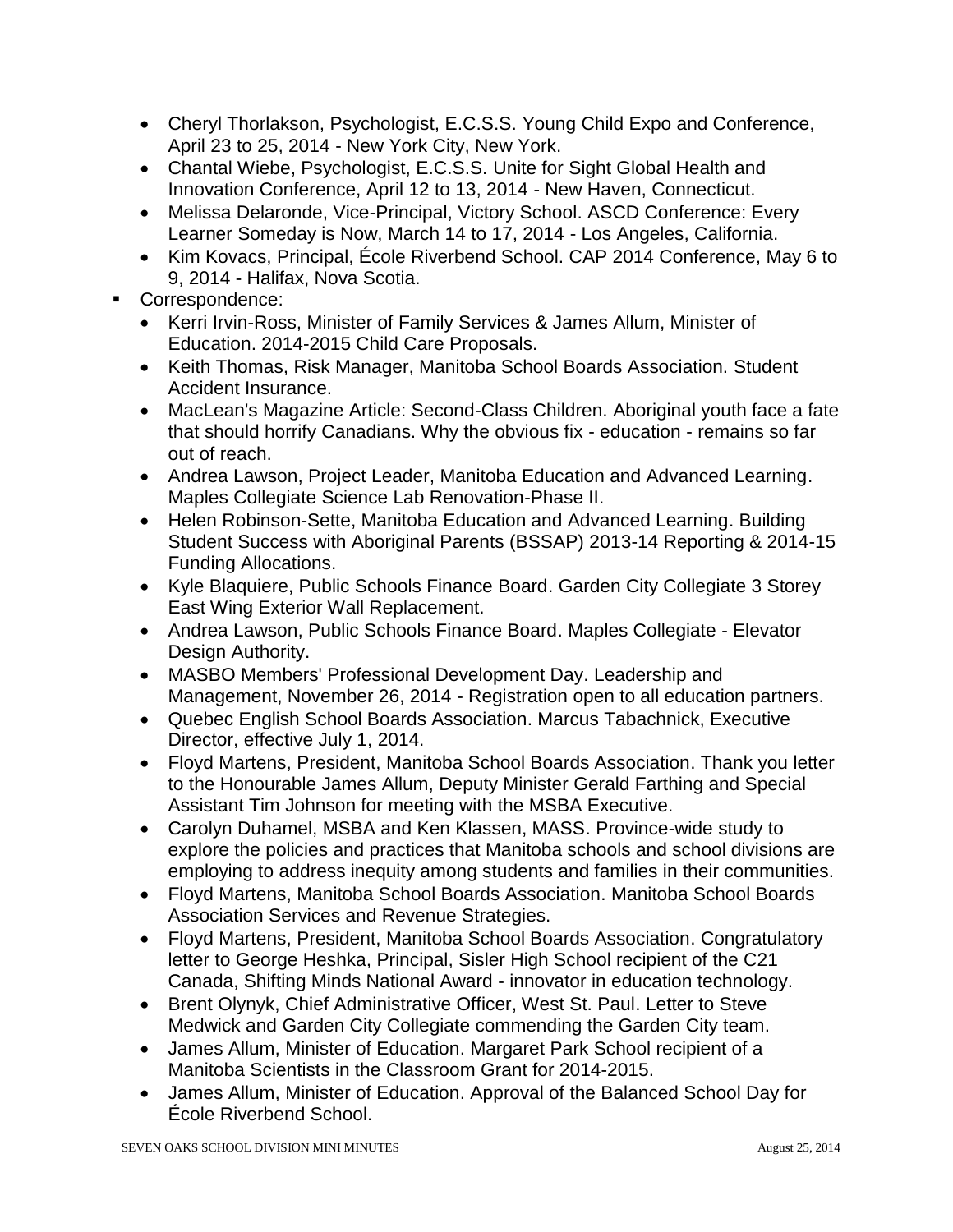- Dr. Lloyd Axworthy, President and Vice-Chancellor, University of Winnipeg. Thank you for support of I Heart UWinnipeg Opportunity Fund Dinner.
- Floyd Martens, President, Manitoba School Boards Association. Letter to Pauline Lafond-Bouchard, Superintendent and CEO, Red River Valley School Division recipient of the C21 Canada, Shifting Minds National Award for division's technology initiative "One to the World".
- Manitoba School Boards Association. Strategic Priorities 2014-2015.
- Wayne Ewasko, Education and Advanced Learning Critic, Manitoba Progressive Conservative Caucus. Letter indicating Brian Pallister is a proud supporter of teachers and he is committed to strengthening education in Manitoba.
- PC Building a Prosperity Blueprint. Bright Futures for our Children.
- Michelle Kowalchuk, Program and Policy Consultant, Healthy Child Manitoba. Teen Clinic online at [www.teenclinic.ca.](http://www.teenclinic.ca/)
- Healthy Schools in Motion Team. 2014 Active Healthy Kids Canada Report Card.
- Naomi Kruse, Executive Director, Manitoba Association of Parent Councils. Resolutions that were presented to the 2014 MAPC Annual General meeting.
- Manitoba Education and Advanced Learning. Resources will no longer be distributed through bulk-mail system, but will be available in the News and Events section on Manitoba Professional Learning Environment (MAPLE).
- Linnzi Brown, Senior Manager, KPMG LLP Chartered Accountants. Auditor's Report on the Seven Oaks School Divisions' Schedule of Compensation for the year ended December 31, 2013.
- James Allum, Minister of Education. Approval of the Balanced School Day for Governor Semple and Forest Park Schools for the 2014-2015 school year.
- M. Lemoine, Senior Election Official, City of Winnipeg. Information & Agreement regarding the 2014 school trustee election.
- Prairie Rose School Division. Bulletin: Secretary Treasurer.
- Jamie Kozak, Principal Architect, Prairie Architects Inc. R.F. Morrison 20K3 classroom addition schedule.
- Keith Thomas, Risk Manager, Manitoba School Boards Association. Areas of High Risk - people on roof of schools after hours and soccer nets.
- James Allum, Minister of Education and Advanced Learning. Smudging protocol and Guidelines for School Divisions 2014.
- Tyrell Jolley-Campbell, Student, MET School. Thank you letter for choosing him as the recipient of the \$1,000 MET School Cutting Edge Scholarship.
- Craig Bachynski, Number Ten Architectural Group. MET School Renovation Project Bid Summary and 6 Bids.
- Andrea Lawson, Project Leader, Public Schools Finance Board. École Rivière Rouge Authorization to Proceed to 66% construction documents.
- John Weselake, Executive Director, Public Schools Finance Board. Approval to Purchase 630-640 Jefferson Avenue.
- Andrea Lawson, Project Leader, Public Schools Finance Board. Amber Trails School - Furnishing Support.
- John Wassenaar, Number TEN Architectural Group. Maples Collegiate Commons Change Order # 24.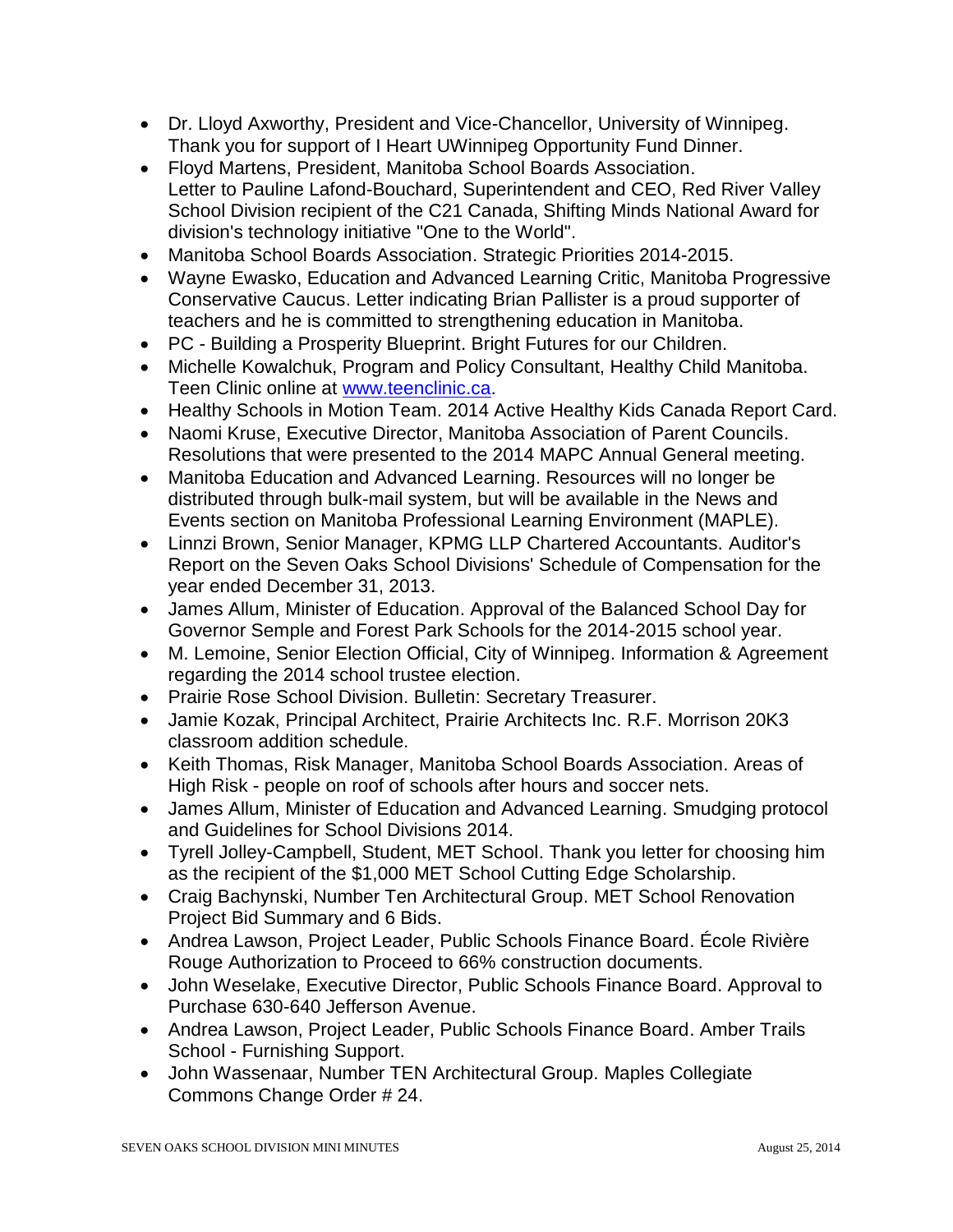- Kelly Henderson, Manager, Finance and Administration, Manitoba School Boards Association. 2014-2015 Manitoba School Boards Association Fees.
- Gaylene Schroeder-Nishimura, Assistant Secretary-Treasurer, Seven Oaks School Division. Brandon Jazz Festival 2014 Cost Breakdown.
- Glen Anderson, Staff Officer Benefit Plans, Manitoba Teachers' Society. MTS Short Term Disability Documents.
- Jamie Kozak, Principal Architect, Prairie Architects Inc. Amber Trails Change Orders #13 and #24.
- Calvin Hawley, Director, Innovative Technology Services, Manitoba Education. EIS Collection 2014.
- Liane Wychreschuk, Prairie Architects Inc. École Rivière Rouge Prequalification Ad.
- Manitoba School Boards Association. CPI Update June 2014, July 2014.
- Byron Cook, Stantec Consulting. Garden City Collegiate East Wall/Roof Change Directive #02.
- Cory Young, Manitoba Hydro. Application has been approved and École Rivière Rouge is officially enrolled in the Power Smart New Buildings Program – Custom Design Path.
- Heather Demetrioff, Associate Director, Manitoba School Boards Association. 2014 School Board Election Resources.
- Kevin Beechinor, Associate, Environmental Services Group Manager, Golder Associates. Preliminary environmental screenings of Division properties.
- Jeffery Moroz, Stantec. Garden City Collegiate Wall/Roof Change Order #4.
- MSBA: School Board Election Resources.
- Resource Guide for Manitoba Parent Advisory Councils.
- Marymound Messenger, July 2014.
- Free The Children. 2013 Annual Report.
- PACER, September 2014, Volume 52-1.
- Jennifer Hughes was appointed to the position of acting Vice Principal, A. E. Wright Community School effective September 2, 2014 to December 19, 2014.
- The following were appointed to Limited Teacher-General (Term) contracts effective September 2, 2014 to June 30, 2015:
	- Joshua Bergmann (.50) Diana Bernardo (1.00) Christine Boniello (.50) Shannon Braun (1.00) Daniela Catanese (1.00) Devyn DeGagne (1.00) Alanna De Luca (.50) Melissa Denoon (1.00) Chantal Desmarais (1.00)

Tara Ewanchuk (1.00) Cara Gulay (1.00) M. Jordann Harvey (1.00) Reanne Korade (1.00) Brittany Lasko (.50) Michael McCheyne (.50) Talia Medwick (1.00) Nerisa Miao (1.00)

Kamey Munsamy (1.00) Swati Prabhakar (1.00) Tanya Quintana (1.00) Danielle Savage (1.00) Alice Sherwin (1.00) Alyssa Talbot (1.00) Kelcie Terrick (1.00) Federico Vidad (1.00)

- Stephen Barkman was appointed to a full-time (1.00) Limited Teacher-General (Term) contract effective September 2, 2014 to February 27, 2015.
- Kayla Gagnon was appointed to a full-time (1.00) Limited Teacher-General (Term) contract effective September 2, 2014 to April 24, 2015.